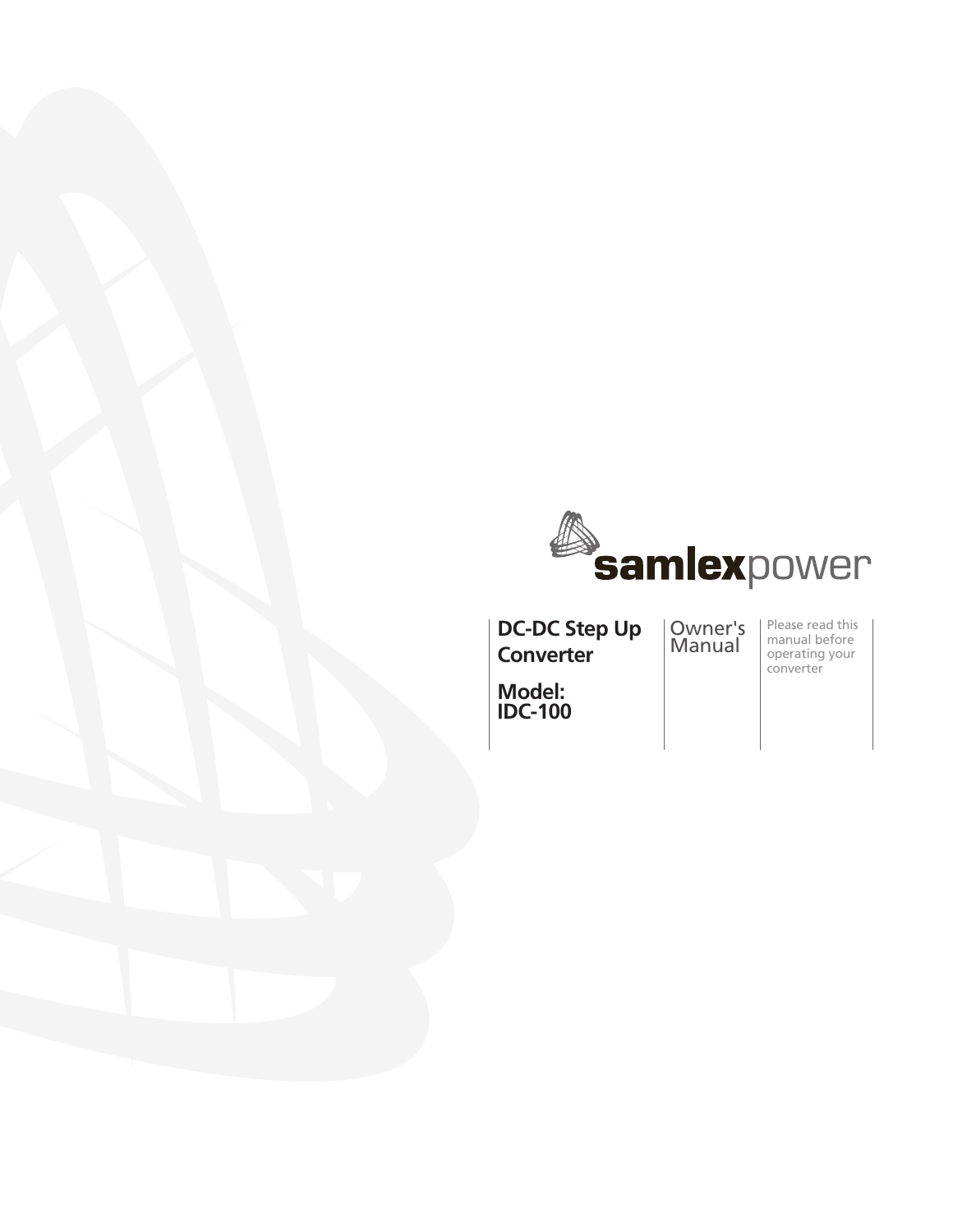## **IDC 100 SERIES DC-DC ISOLATED CONVERTERS**

The Samlex America IDC Series is a complete line of isolated DC-DC converters suitable for applications requiring galvanic isolation between the input and the output. They are distinguished by high efficiency (~ 85%), absolute safety, reliability and compact design. The converters are based on high performance, fixed frequency switching regulator. The line covers nominal input voltages of 12, 24, 48 and 72 VDC and nominal output voltages of 12 / 24 VDC. The units are EMI /EMC compliant and conform to the European standards EN50081-1 / EN61000-6-3 (for emission) and EN50082-1 / EN61000-6-1 (for immunity). Versions with 12 V / 24 V inputs also conform to the European Automotive Directive 95/54/CE.

The input to output isolation can provide either an isolated output power source, or generate different voltage rails and / or dual polarity rails. These configurations are most often found in instrumentation, data processing and other noise sensitive circuits where it is necessary to isolate the load and noise presented to the local power supply rails from that of the entire system. The isolated positive output can be connected to the input ground rail to generate a negative supply rail, if required.

Galvanic isolation of the output allows multiple converters to be connected in series. In this way, non-standard voltage rails can be generated. For series connection, additional filtering is strongly recommended as the converters' switching circuits will not be synchronized and will result in summation of the ripple voltages. The output could also produce relatively large beat frequencies. A capacitor across the output will help, as will a series inductor.

All models are covered by Samlex America's two year warranty and offer an MTBF of approx 500000 hours. Applications include DC to DC conversion requirements for tractor trailers, forklifts, heavy machinery, locomotive/ railroad, bus conversions, consumer aviation and marine craft.

### **INSTALLATION & OPERATION**

#### **General Installation Requirements**

-This unit is cooled by convection. Install the unit in a cool, dry & well ventilated space.

-Do not install the unit inside the engine compartment.

-Do not connect / disconnect input and output connections when live voltages are present.

**WARNING! This unit is not a Battery Charger. Please do not use it to charge a battery.**

#### **Fusing on the input & output sides**

The input side of the unit will be connected to the battery. A battery has the capacity to supply very large currents. In case there is a short circuit between the input side wiring, very heavy current will flow and will burn / melt the wiring and may be a fire hazard. To prevent this, use a suitable fast blow fuse in line with the positive input wire within 18 in from the battery positive terminal.

The output side should be connected through a suitable fuse in line with the "Output +" terminal. Details of input/output side fuses are shown in "Specifications".

#### **WARNING! The warranty will be voided if proper fuse is not used as recommended.**

#### **Switching on and switching off arrangement on the input side**

There is no on / off switch on the input side of the unit. An external on / off switch may be used in series with the positive input wire, if required.

#### **Sizing of input and output wiring**

In order to prevent excessive voltage drop and consequent loss of current capacity and efficiency, use proper size of input and output wires. Please note that as the current / length of wiring are increased, the thickness of the wiring will also be required to be increased. The thickness of wires and cables is normally expressed in AWG (American Wire Gauge). Also, note that a lower AWG number denotes a thicker wire. Use multi-stranded copper insulated wiring rated for at least 90<sup>o</sup> C. Please refer to details of input/output wire sizes under "Specifications".

#### **Type of input and output connections**

The unit has a terminal block with 4 male, quick connect flat blade type terminals (6.3 mm / **¼** in.) for quick connection / disconnection. Two blades are for input (Marked **"**Input +**"** and **"**Input **–"**) and two are for output (Marked **"**Output +**"** and **"**Output **–"**). The wiring for connection to the terminals should be terminated with the corresponding female quick connect terminals meant for the above male 6.3 mm / **¼"** flat blade type terminal.

#### **Making input & output connections & operation**

**CAUTION! Please ensure that the polarity of the input connection is not reversed**. Connect the positive of the battery to the positive terminal and the negative of the battery to the negative. In case the input polarity is reversed, the unit will be damaged and **will not be covered under warranty.** -Input and output connections should not be made when live voltages are present.

-Switch off the load that is required to be powered from the converter.

-Connect the output wires to the load and then to the output side of the unit through the external fuse. Observe correct polarity.

-Switch off the external inline input side switch (if used) and also remove the external inline fuse in the positive input wire.

-Connect the input side wires to the converter**'**s input side first. **OBSERVE CORRECT POLARITY.**

-Connect the input wires to the battery.

-Insert the external inline input side fuse in the positive input wire. **NOTE:** If an on / off switch is not used in series with the positive input wire or if a switch has been used and has not been switched off, a spark may be observed when inserting the fuse due to the initial inrush current to charge the input side capacitors inside the converter.

-Switch on the input power to the unit (if an external switch has been used). Output voltage will now be available on the output side of the unit. -Switch on the load.

#### **Input Connection for IDC-100C & IDC-100D (versions prior to "Revision R5")**

When the converter is used in a fork lift that operates on 30V or higher (versions IDC-100C or IDC-100D), use an isolation diode in series with the "Input +" terminal. IDC-100C & IDC-100D come with this diode. This diode prevents reverse flow of high current into the input battery if the battery voltage dips. This diode has a female quick connect on the cathode side and a male quick connect on the anode side. Connect the cathode side to the "Input +" terminal of the converter and the anode side to the battery. **For versions "Revision R5" and onwards, this diode is incorporated inside the unit** 

#### **Protections**

**Overload/Short circuit:** Overloading beyond the maximum output current value (8A for IDC-100x-12 & 4A for IDC-100x-24) will produce voltage drop on the output side. The output will recover automatically once the overload condition is removed.

Under short circuit conditions on the output side, the voltage will drop to near 0 volts. There is automatic reset once the short circuit condition is removed.

**Over voltage on the output side:** In case of over voltage, a zener diode across the output will conduct and simulate short circuit protection (see above). **Over voltage / transients on the input side:** A Metal Oxide Varistor (MOV) across the input terminals provides protection against high voltage transients by blowing the input side fuse(s).

**Reversal of polarity on the input side connection:** In case of reversal on input side polarity, a diode connected across the input terminals will conduct and will blow the input side fuse(s).

**Over temperature:** In case of over heating, the output voltage will drop. It will reset automatically once the temperature drops to normal.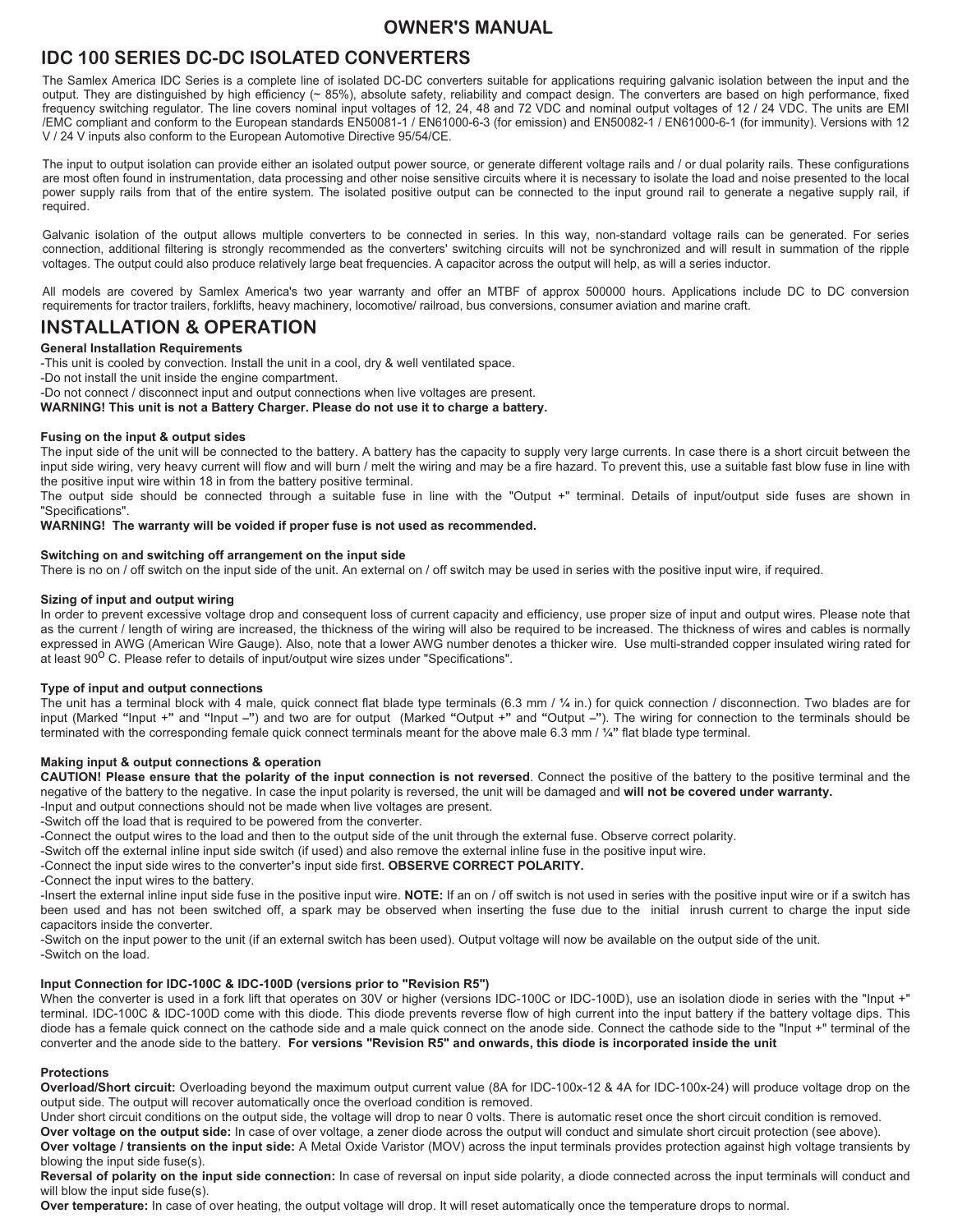# **IDC-100 SERIES SPECIFICATIONS**





| <b>Model Name</b> | <b>Input Voltage Range (VDC)</b> | <b>Output Voltage (VDC)</b> | Output Current (A) * |
|-------------------|----------------------------------|-----------------------------|----------------------|
| IDC-100A-12       | $9 - 18$                         | 12.5                        | 8                    |
| IDC-100B-12       | $20 - 35$                        | 12.5                        | 8                    |
| IDC-100C-12       | $30 - 60$                        | 12.5                        | 8                    |
| IDC-100D-12       | 60 - 120                         | 12.5                        | 8                    |
| IDC-100A-24       | $9 - 18$                         | 24.5                        | 4                    |
| IDC-100B-24       | $20 - 35$                        | 24.5                        | 4                    |
| IDC-100C-24       | $30 - 60$                        | 24.5                        | 4                    |
| IDC-100D-24       | $60 - 120$                       | 24.5                        | 4                    |
|                   |                                  |                             |                      |

*\* The output current indicated is the maximum current at the maximum input voltage*

| Input to output isolation | Yes. > 400 V RMS                                                                              |  |
|---------------------------|-----------------------------------------------------------------------------------------------|--|
| Output ripple & noise     | $< 50$ mV RMS                                                                                 |  |
| Peak efficiency           | 85%                                                                                           |  |
| Operating temperature     | -20 $^{\circ}$ to +30 $^{\circ}$ C, (De-rate linearly to zero at 70 $^{\circ}$ C)             |  |
| Humidity, non condensing  | Max 95%                                                                                       |  |
| <b>Protections</b>        | Overload / short circuit on the output side; Over voltage on the output side;                 |  |
|                           | Over voltage / transients on the input side; Reverse polarity on the input side; Over heating |  |

| <b>External Input Side Fuse &amp; Wiring (Inline with "Input +" Terminal)</b>   |            |                         |  |  |  |
|---------------------------------------------------------------------------------|------------|-------------------------|--|--|--|
| <b>Fuse Specs</b>                                                               |            | Wire Size (up to 6 ft)  |  |  |  |
| 32V                                                                             | <b>15A</b> | AWG # 8                 |  |  |  |
| 32V                                                                             | 7.5A       | AWG #14                 |  |  |  |
| 80V                                                                             | 5A         | AWG #14                 |  |  |  |
| 125V                                                                            | 3A         | AWG #14                 |  |  |  |
| <b>External Output Side Fuse &amp; Wiring (Inline with "Output +" Terminal)</b> |            |                         |  |  |  |
| <b>Fuse Specs</b>                                                               |            | Wire Size (up to 10 ft) |  |  |  |
| 32V                                                                             | 10A        | AWG #10                 |  |  |  |
| 32V                                                                             | 10A        | AWG # 10                |  |  |  |
| 32V                                                                             | 10A        | AWG # 10                |  |  |  |
| 32V                                                                             | 10A        | AWG # 10                |  |  |  |
| 32V                                                                             | 5A         | AWG #12                 |  |  |  |
| 32V                                                                             | 5A         | AWG #12                 |  |  |  |
| 32V                                                                             | 5A         | AWG #12                 |  |  |  |
| 32V                                                                             | 5A         | AWG #12                 |  |  |  |
|                                                                                 |            |                         |  |  |  |

### Safety & EMC

 - Emission EN50081-1 / EN61000-6-3 - Immunity EN50082-1 / EN61000-6-1 Weight 0.5 Kg / 1.2 lbs

 - Automotive 95/54/EC (IDC-100A & IDC-100B Series Only) Input/ Output Connections Quick Connect male 6.3mm / 1/4" flat blade Dimensions (L x W x H) 151 x 88 x 50 mm / 5.9" x 3.5" x 1.9"

Samlex America Inc 110-17 Fawcett Road Coquitlam BC Canada V3K6V2 1-800-561-5885 www.samlexamerica.com

\*Note: Specifications are subject to change without notice